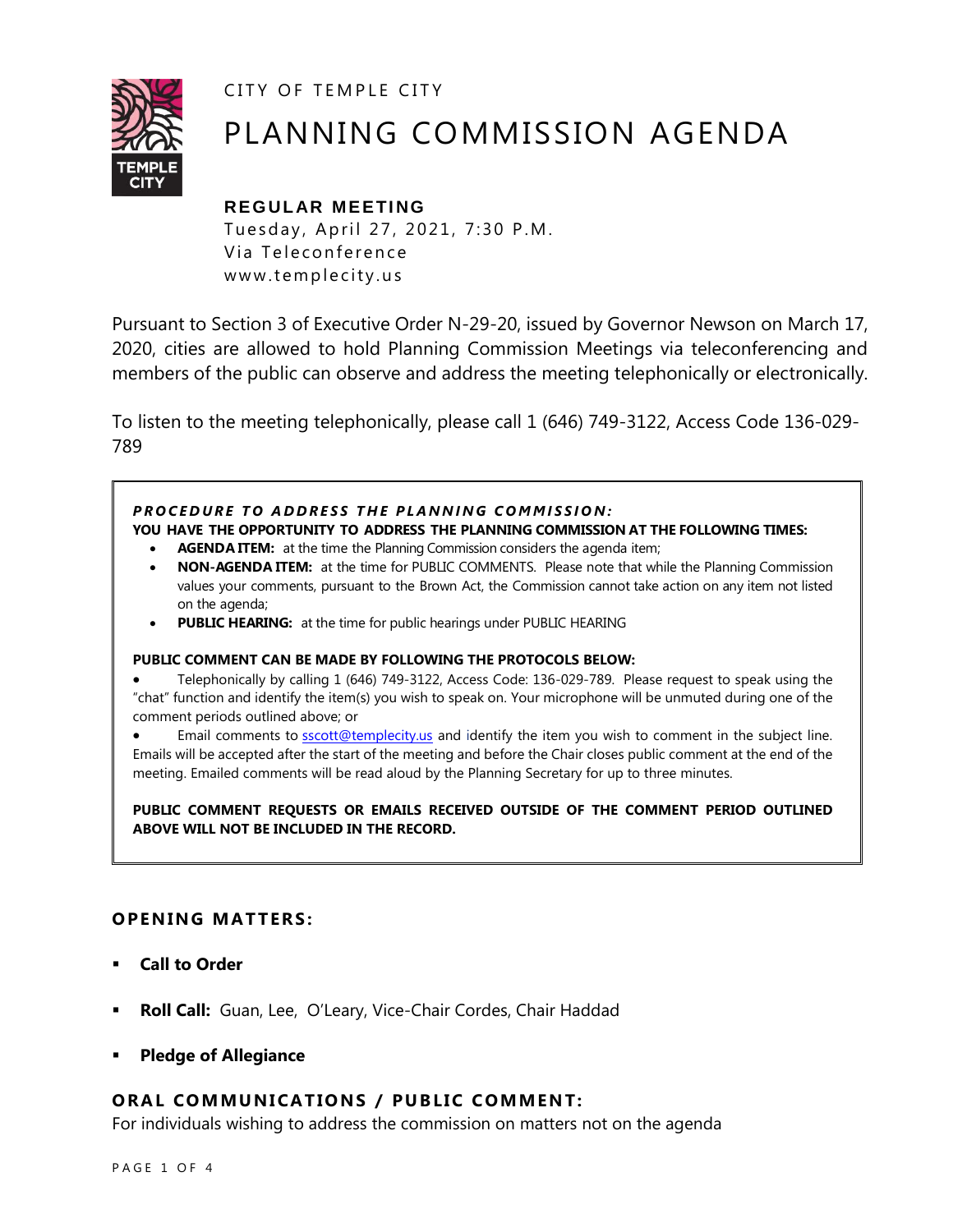### **CONSENT CA LENDAR:**

All Consent Calendar items may be approved in a single motion as recommended unless removed for further discussion. If members of the Planning Commission or persons in the audience wish to discuss any matters listed on the Consent Calendar, please address them at this time.

#### **1.** [Planning Commission Meeting of](https://www.ci.temple-city.ca.us/DocumentCenter/View/16173/PCM-323-minutes) March 23, 2021.

#### **PUBLIC HEARINGS ITEMS:**

**2.** PL19-2257. A request for a minor site plan review to construct a new single-family dwelling on an existing flag lot that is zoned R-2. The applicant is requesting the following zone variances: 1) exceed the maximum height limit on a flag lot by two feet (18 feet is the maximum height and the applicant is proposing 20 feet); 2) have a two-story dwelling on a flag lot (applicant is proposing a mezzanine level that functions like a second story); and 3) exceed the maximum floor area ratio (FAR) (maximum FAR is 0.35 and the applicant is proposing 0.479).

| Address:         | 6239 Golden West Avenue                             |
|------------------|-----------------------------------------------------|
| Recommendation:  | Adopt the attached resolution denying file 19-2257. |
|                  | Link to Staff Report.                               |
| Project Planner: | Adam Gulick<br>aqulick@templecity.us                |

- **3.** PL 20-2601. A request for a tentative parcel map and a major site plan review to construct four condominium units.
	- Address: 4447 Ellis Lane

Recommendation: Adopt the attached resolution finding that the project is exempt from CEQA and approving File PL 20-2601 subject to the proposed conditions of approval.

Link to [Staff Report](https://www.ci.temple-city.ca.us/DocumentCenter/View/16174/PL-20-2601-4447-Ellis-Lane-attachment-3)

Project Planner: Andrew Coyne acoyne@templecity.us

**4.** PL 20-2522. A request for modification of a conditional use permit to expand the floor area of an existing dance studio.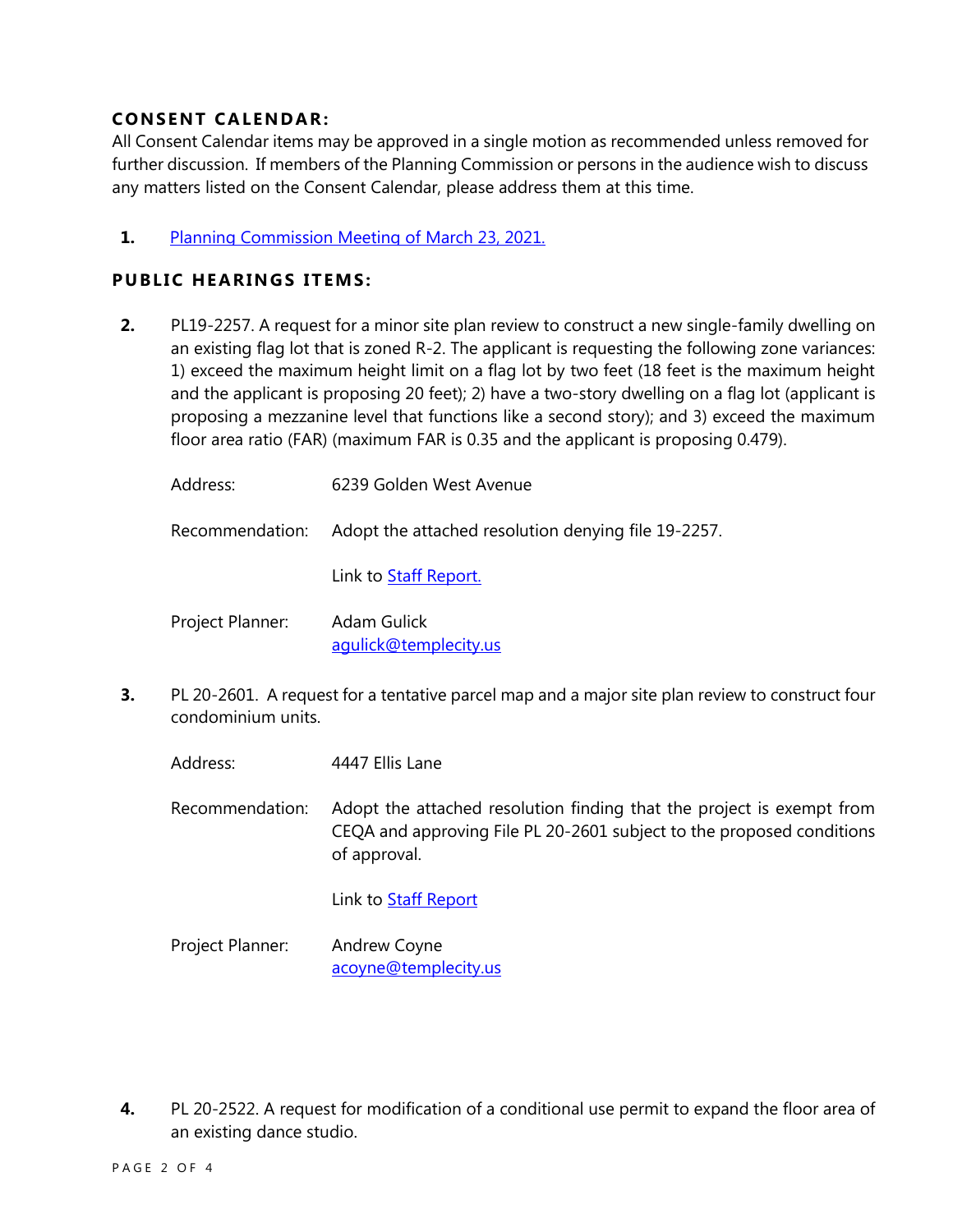Address: 5220 Rosemead Blvd

Recommendation: Adopt the attached resolution finding that the project is exempt from CEQA and approving File PL 20-2522 subject to the proposed conditions of approval.

Link to **Staff Report**.

Project Planner: Andrew Coyne acoyne@templecity.us

- **5.** PL 19-1886. A request for approval of a tentative parcel map and major site plan review to divide the property into a flag lot subdivision and to construct a new single-family house with an accessory dwelling unit on each parcel.
	- Address: 9433 Lemon Avenue
	- Recommendation: Adopt the attached resolution finding that the project is exempt from CEQA and approving File PL 19-1886 subject to the proposed conditions of approval.

Link to **Staff Report**.

Project Planner: Hesty Liu hliu@templecity.us

#### **6. COMMUNITY DEVELOPMENT DIRECTOR'S REPORT**

- Update on current projects and future agenda items.
- CDD Annual Report

#### **7. COMMEN TS F ROM COMM ISSIONE RS**

#### **ADJOU RNMENT:**

**8.** Adjourn to a Planning Commission Meeting on Tuesday, May 11, 2021 at 7:30 p.m.

If you wish to appeal any decision of the Planning Commission, you must do so within 15 days of the Planning Commission action. Please contact the Community Development Department for information regarding the appeal process.

If you challenge any action of the Planning Commission in court, you may be limited to raising only those issues you or someone else raised at the public hearing described in this notice, or in written correspondence delivered to the Planning Commission at, or prior to, the public hearing.